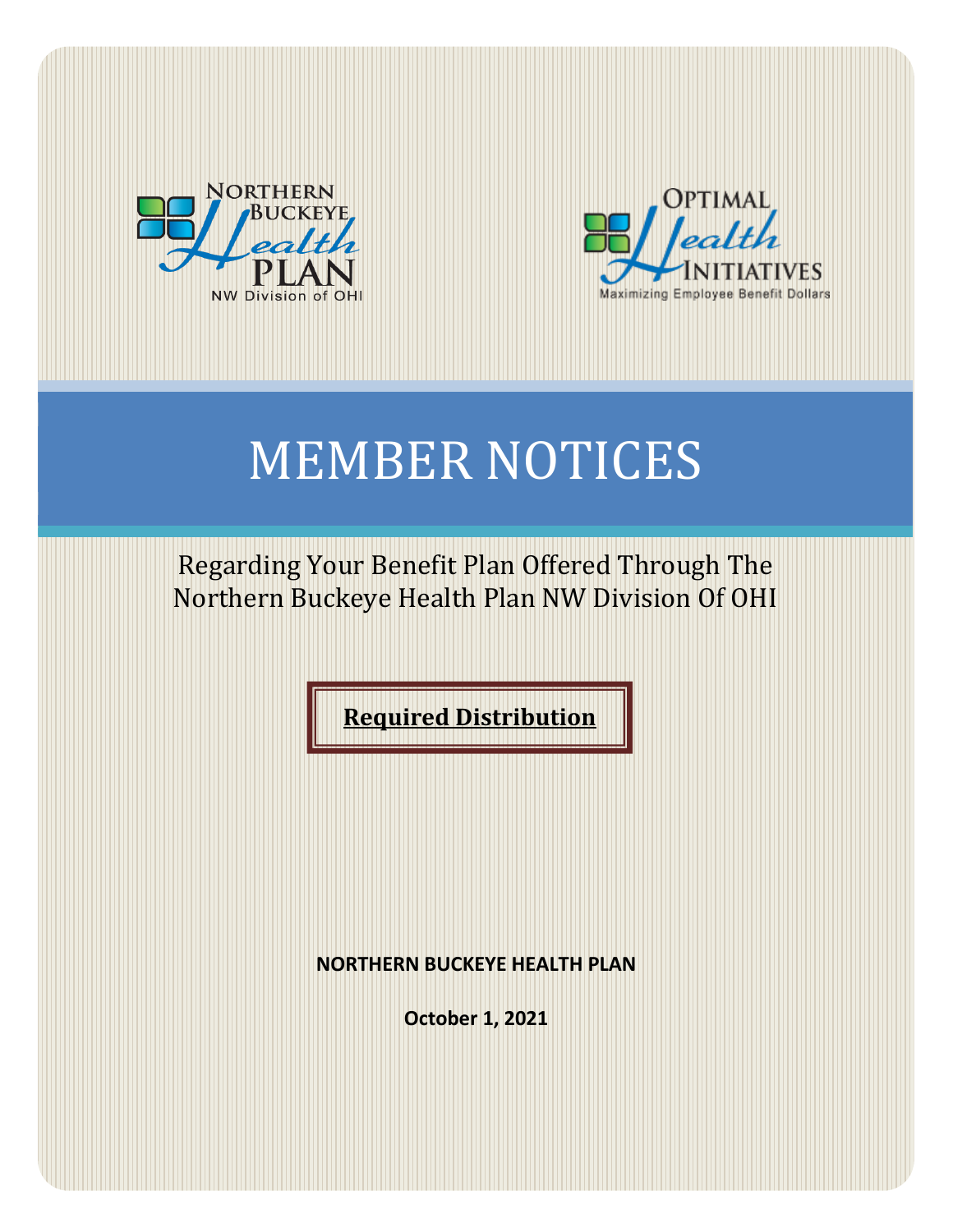#### **COBRA CONTINUATION COVERAGE GENERAL NOTICE**

# **Introduction**

You are receiving this notice because you may have recently become covered under a group health plan (the Plan). This notice contains important information about your rights to COBRA continuation coverage, which is a temporary extension of coverage under the Plan. **This notice generally explains COBRA continuation coverage, when it may become available to you and your family, and what you need to do to protect the right to receive it**.

The right to COBRA continuation coverage was created by a federal law, the Consolidated Omnibus Budget Reconciliation Act of 1985 (COBRA). COBRA continuation coverage can become available to you and other members of your family when group health coverage would otherwise end. For more information about your rights and obligations under the Plan and under federal law, you should review the Plan's Benefit Books or contact the Plan Administrator.

**You may have other options available to you when you lose group health coverage**. For example, you may be eligible to buy an individual plan through the Health Insurance Marketplace. By enrolling in coverage through the Marketplace, you may qualify for lower costs on your monthly premiums and lower out-of-pocket costs. Additionally, you may qualify for a 30-day special enrollment period for another group health plan for which you are eligible (such as a spouse's plan), even if that plan generally doesn't accept late enrollees.

# **What is COBRA Continuation Coverage?**

COBRA continuation coverage is a continuation of Plan coverage when coverage would otherwise end because of a life event. This is also called a "qualifying event". Specific qualifying events are listed later in this notice. After a qualifying event, COBRA continuation coverage must be offered to

each person who is a "qualified beneficiary." You, your spouse, and your dependent children could become qualified beneficiaries if coverage under the Plan is lost because of the qualifying event. Under the Plan, qualified beneficiaries who elect COBRA continuation coverage must pay for COBRA continuation coverage.

If you're an employee, you'll become a qualified beneficiary if you lose your coverage under the Plan because of the following qualifying events:

- Your hours of employment are reduced, or
- Your employment ends for any reason other than your gross misconduct.

If you're the spouse of an employee, you will become a qualified beneficiary if you lose your coverage under the Plan because of the following qualifying events:

- Your spouse dies;
- Your spouse's hours of employment are reduced;
- Your spouse's employment ends for any reason other than his or her gross misconduct;
- Your spouse becomes entitled to Medicare benefits (under Part A, Part B, or both); or
- You become divorced or legally separated from your spouse.

Your dependent children will become qualified beneficiaries if they lose coverage under the Plan because any of the following qualifying events:

- The parent-employee dies;
- The parent-employee's hours of employment are reduced;
- The parent-employee's employment ends for any reason other than his or her gross misconduct;
- The parent-employee becomes entitled to Medicare benefits (Part A, Part B, or both);
- The parents become divorced or legally separated; or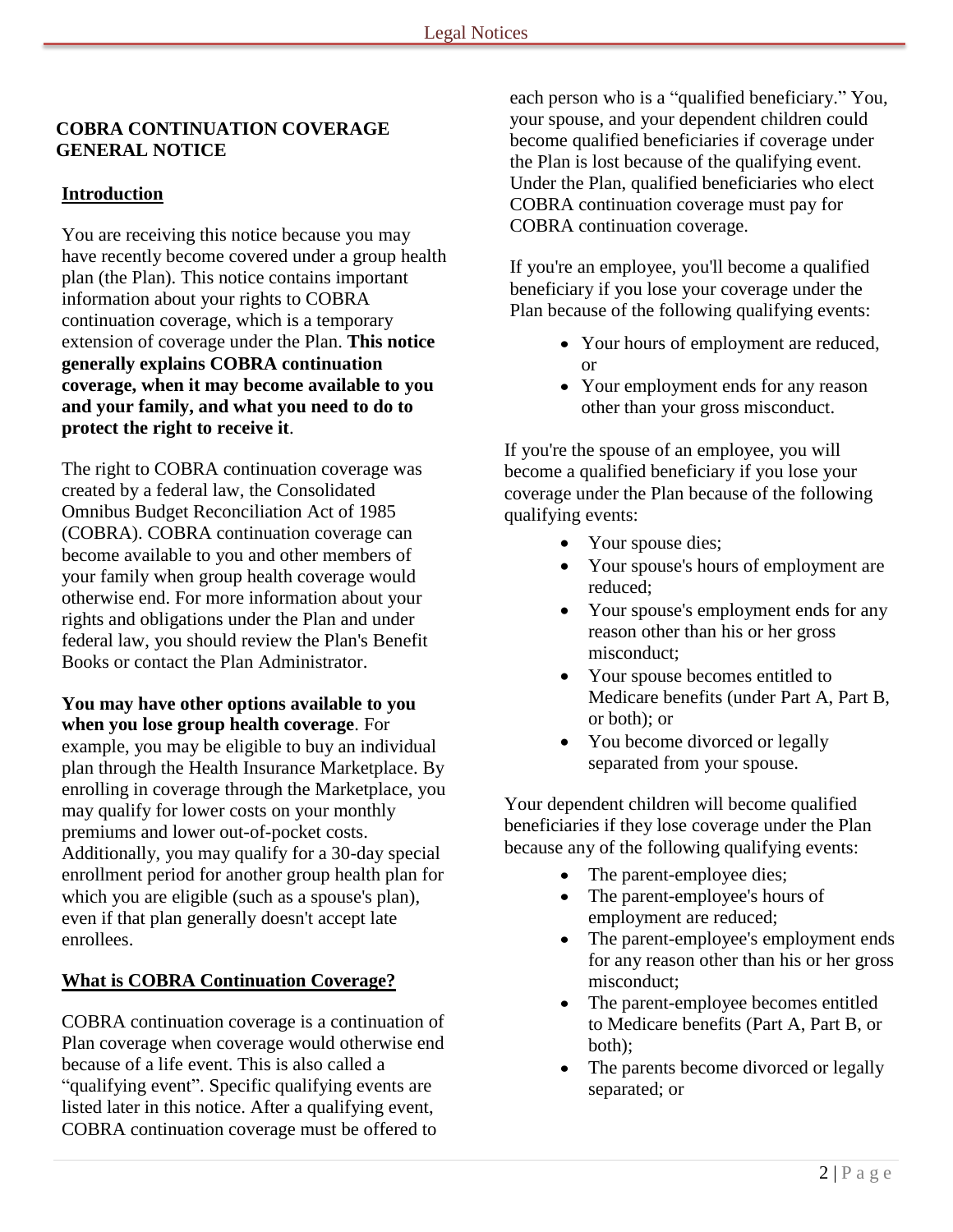The child stops being eligible for coverage under the plan as a "dependent child."

Sometimes, filing a proceeding in bankruptcy under title 11 of the United States Code can be a qualifying event. If a proceeding in bankruptcy is filed with respect to your employer, and that bankruptcy results in the loss of coverage of any retired employee covered under the Plan, the retired employeewill become a qualified beneficiary with respect to the bankruptcy. The retired employee's spouse, surviving spouse, and dependent children will also become qualified beneficiaries if bankruptcy results in the loss of their coverage under the Plan.

# **When is COBRA Coverage Available?**

The Plan will offer COBRA continuation coverage to qualified beneficiaries only after the Plan Administrator has been notified that a qualifying event has occurred. When the qualifying event is the end of employment or reduction of hours of employment, death of the employee, commencement of a proceeding in bankruptcy with respect to the employer (if the Plan provides retiree coverage), or the employee's becoming entitled to Medicare benefits (under Part A, Part B, or both), the employer must notify the Plan Administrator of the qualifying event.

**For all other qualifying events (divorce or legal separation of the employee and spouse or a dependent child's losing eligibility for coverage as a dependent child), you must notify the Plan Administrator within 60 days after the qualifying event occurs. You must send this notice in writing to the Plan Administrator. IF YOU, YOUR SPOUSE OR YOUR DEPENDENT FAIL TO PROVIDE TIMELY WRITTEN NOTICE TO THE PLAN ADMINISTRATOR AFTER A DIVORCE, LEGAL SEPARATION OR LOSS OF DEPENDENT CHILD ELIGIBILITY, THE RIGHT TO ELECT TO PURCHASE COBRA CONTINUATION COVERAGE IS WAIVED.**

## **How is COBRA Coverage Provided?**

Once the Plan Administrator receives notice that a qualifying event has occurred, COBRA continuation coverage will be offered to each of the qualified beneficiaries. Each qualified beneficiary will have an independent right to elect COBRA continuation coverage. Covered employees may elect COBRA continuation coverage on behalf of their spouses, and parents may elect COBRA continuation coverage on behalf of their children. COBRA continuation coverage is a temporary continuation of coverage that generally lasts for 18 months due to employment termination or reduction of hours of work. Certain qualifying events, or a second qualifying event during the initial period of coverage, may permit a beneficiary to receive a maximum of 36 months of coverage.

There are also ways in which this 18 month period of COBRA continuation coverage can be extended.

# *Disability extension of 18-month period of continuation coverage*

If you or anyone in your family covered under the Plan is determined by the Social Security Administration to be disabled and you notify the Plan Administrator in a timely fashion, you and your entire family may be entitled to receive up to an additional 11 months of COBRA continuation coverage, for a total maximum of 29 months. The disability would have to have started at some time before the 60th day of COBRA continuation coverage and must last at least until the end of the 18-month period of continuation coverage. A copy of the determination of disability by the Social Security Administration must be sent to the Plan Administrator within 60 days after the date the determination is issued and before the end of the 18-month maximum coverage period that applies to the qualifying event. Any individual who is either the employee, a qualified beneficiary with respect to the qualifying event, or any representative acting on behalf of the employee or qualified beneficiary, may send the written notice to the Plan Administrator. Such individual(s) must further notify the Plan Administrator in writing within 30 days after a determination has been made that the person is no longer disabled. The Plan may require the payment of an amount that is up to 150 percent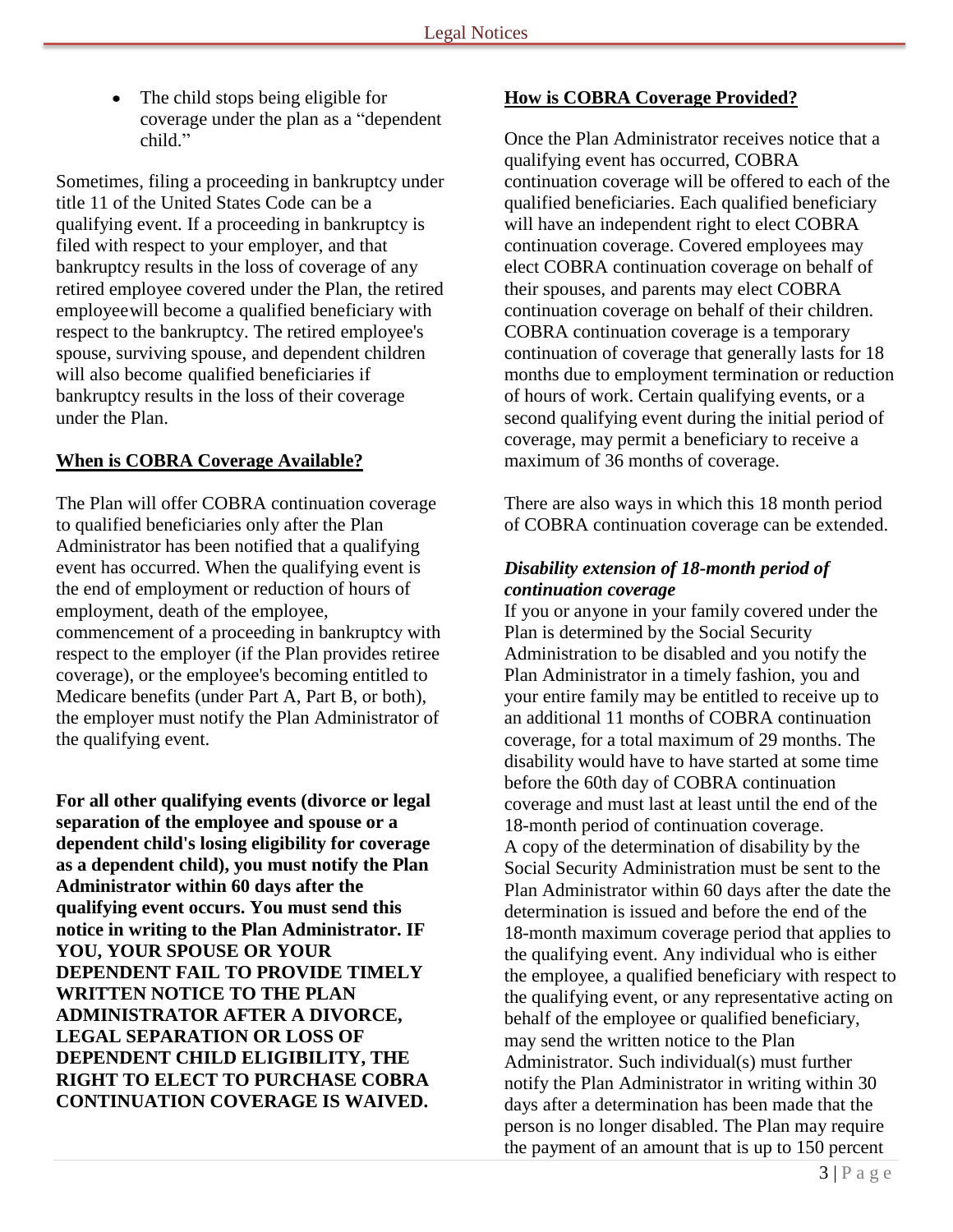of the applicable premium for the period of extended coverage as long as the disabled individual is included in the extended coverage period.

#### *Second qualifying event extension of 18-month period of continuation coverage*

If your family experiences another qualifying event while receiving 18 months of COBRA continuation coverage, the spouse and dependent children in your family can get up to 18 additional months of COBRA continuation coverage, for a maximum of 36 months, if the Plan is properly notified about the second qualifying event.

This extension may be available to the spouse and any dependent children receiving continuation coverage if the employee or former employee dies, becomes entitled to Medicare benefits (under Part A, Part B, or both), or gets divorced or legally separated, or if the dependent child stops being eligible under the Plan as a dependent child, but only if the event would have caused the spouse or dependent child to lose coverage under the Plan had the first qualifying event not occurred.

#### *Are there other coverage options besides COBRA Continuation Coverage?*

Yes, instead of enrolling in COBRA continuation coverage, there may be other coverage options for you and your family through the Health Insurance Marketplace, Medicaid, or other group health plan coverage options (such as a spouse's plan) through what is called a "special enrollment period." Some of these options may cost less than COBRA continuation coverage. You can learn more about these options at [www.HealthCare.gov.](http://www.healthcare.gov/)

# **If You Have Questions**

Questions concerning your Plan or your COBRA continuation coverage rights should be addressed to the contact or contacts identified below. For more information about your rights under the Employee Retirement Income Security Act (ERISA), including COBRA, the Health Insurance Portability and Accountability Act (HIPAA), and other laws affecting group health plans, contact the nearest Regional or District Office of the U.S. Department

of Labor's Employee Benefits Security Administration (EBSA) in your area or visit the EBSA website at [www.dol.gov/agencies/ebsa.](http://www.dol.gov/agencies/ebsa) (Addresses and phone numbers of Regional and District EBSA Offices are available through EBSA's website.) For more information about the Marketplace, visit [www.HealthCare.gov.](http://www.healthcare.gov/)

## **PLAN CONTACT INFORMATION:**

COBRA Administrator Allied Benefit Systems 200 W. Adams Street Suite 500 Chicago, IL 60606 312-906-8080 or 1-800-288-2078

# **WOMEN'S HEALTH AND CANCER RIGHTS ACT OF 1998: NOTICE OF RIGHTS**

The Women's Health and Cancer Rights Act of 1998 (WHCRA) is a federal law that provides protections to patients who choose to have breast reconstruction in connection with a mastectomy. The terms of WHCRA provide:

A group health plan, and a health insurance issuer providing health insurance in connection with a group health plan, that provides medical and surgical benefits with respect to a mastectomy shall provide, in a case of a participant or beneficiary who is receiving benefits in connection with a mastectomy and who elects breast reconstruction in connection with such mastectomy, coverage for:

- 1. all stages of reconstruction of the breast on which the mastectomy has been performed;
- 2. surgery and reconstruction of the other breast to produce a symmetrical appearance; and
- 3. prosthesis and physical complications of all stages of mastectomy, including lymphedemas; in a manner determined in consultation with the attending physician and the patient. Such coverage may be subject to the annual deductibles and coinsurance provisions as may be deemed appropriate and as are consistent with those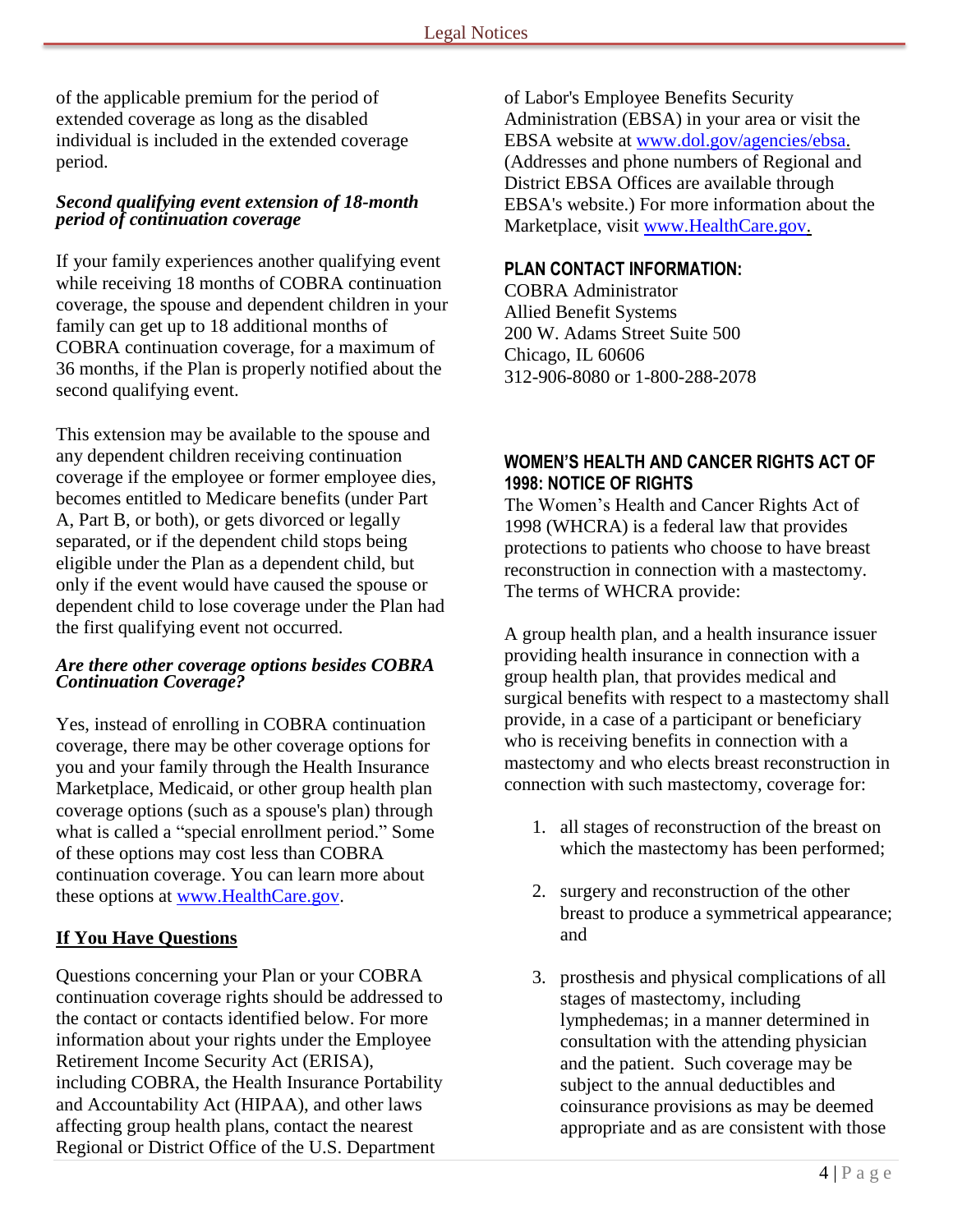established for other benefits under the plan or coverage.

If you have any questions about the Northern Buckeye Health Plan's provisions relating to the Women's Health and Breast Cancer Rights Act of 1998 contact your Claim Administrator at 1-800 288-2078.

# **NEWBORN'S AND MOTHERS HEALTH PROTECTION ACT**

Under the provisions of The Newborn's and Mothers Health Protection Act, group health plans and health insurance issuers generally may not, under federal law, restrict benefits for any hospital length of stay in connection with childbirth for the mother or newborn child to less than 48 hours following a vaginal delivery, or less than 96 hours following a Caesarean section. However, federal law generally does not prohibit the mother's or newborn's attending provider, after consulting with the mother, from discharging the mother or her newborn earlier than 48 hours (or 96 hours as applicable).

In any case, plans and issuers may not, under federal law, require that a provider obtain authorization from the plan or the issuer for prescribing a length of stay not in excess of 48 hours (or 96 hours).

## **CREDITABLE COVERAGE DISCLOSURE**

Important Notice from the Northern Buckeye Health Plan about Your Prescription Drug Coverage and Medicare:

Please read this notice carefully and keep it where you can find it.

This notice has information about your current prescription drug coverage, effective January 1, 2021 to December 31, 2021, with the Northern Buckeye Health Plan and your options under the Medicare's prescription drug coverage. This information can help you decide whether or not you want to join a Medicare drug plan. If you are considering joining, you should compare your current coverage, including which drugs are covered at what cost, with the coverage and costs of the plans offering Medicare prescription drug coverage in your area. Information about where you can get help to make decisions about your

prescription drug coverage is at the end of this notice.

There are two important things you need to know about your current coverage and Medicare's prescription drug coverage:

- Medicare prescription drug coverage became available in 2006 to everyone with Medicare. You can get this coverage if you join a Medicare Prescription Drug Plan or join a Medicare Advantage Plan (like an HMO or PPO) that offers prescription drug coverage. All Medicare drug plans provide at least a standard level of coverage set by Medicare. Some plans may also offer more coverage for a higher monthly premium.
- The Northern Buckeye Health Plan has determined that the prescription drug coverage offered by the Northern Buckeye Health Plan is, on average for all plan participants, expected to pay out as much as standard Medicare prescription drug coverage pays and is therefore considered Creditable Coverage.

Because your existing coverage is Creditable Coverage, you can keep this coverage and may not pay a higher premium (a penalty) if you later decide to join a Medicare drug plan.

#### **WHEN CAN YOU JOIN A MEDICARE DRUG PLAN?**

You can join a Medicare drug plan when you first become eligible for Medicare and each year from October 15 through December 7. However, if you lose your current creditable prescription drug coverage, through no fault of your own, you will also be eligible for a two (2) month Special Enrollment Period (SEP) to join a Medicare drug plan.

# **WHAT HAPPENS TO YOUR CURRENT COVERAGE IF YOU DECIDE TO JOIN A MEDICARE DRUG PLAN?**

If you decide to join a Medicare drug plan, your current Northern Buckeye Health Plan coverage will not be affected. The Northern Buckeye Health Plan has determined that the prescription drug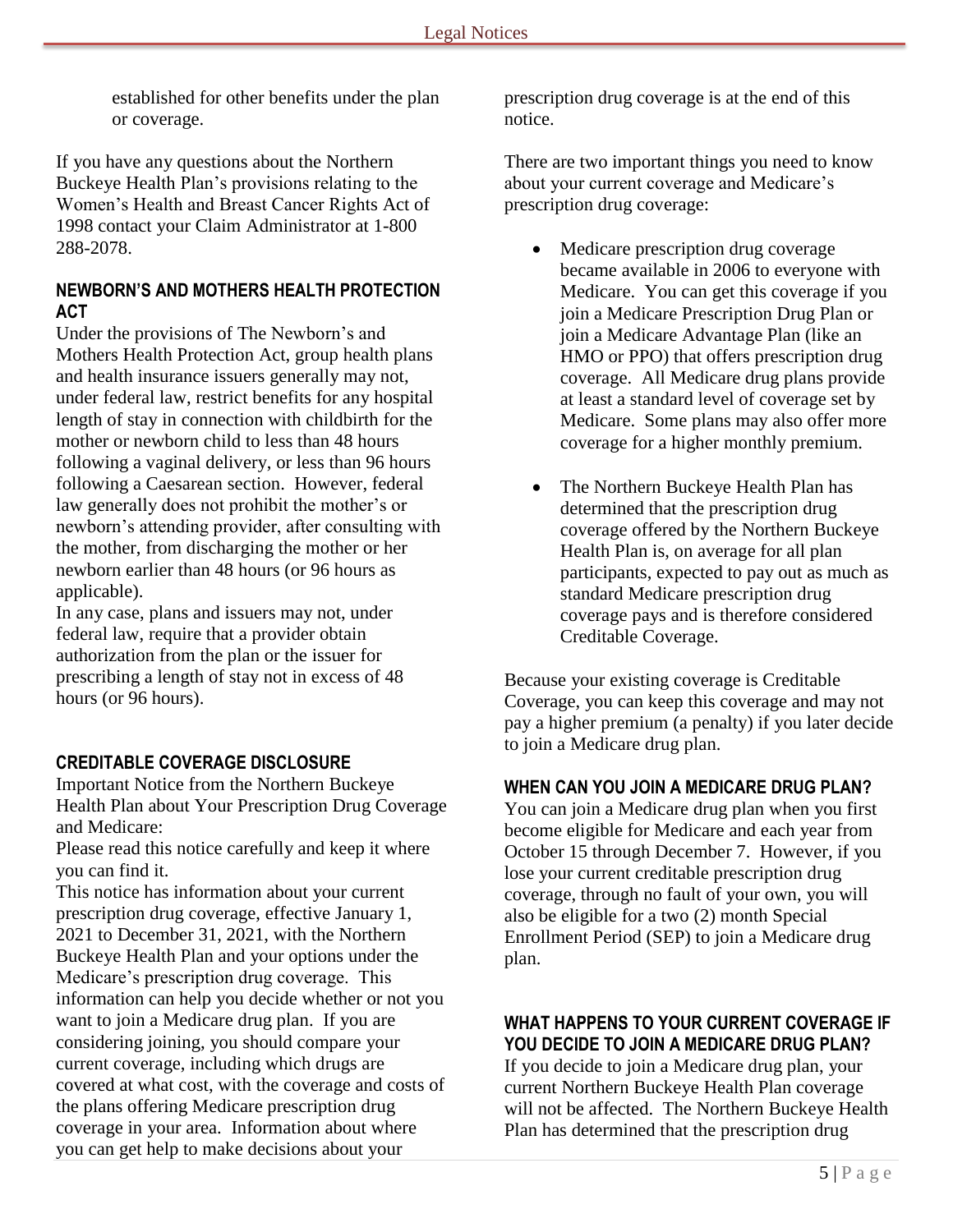coverage offered through the Northern Buckeye Health Plan is, on average for all participants, expected to pay out as much as standard Medicare prescription drug coverage pays and is therefore considered Creditable Coverage. Because your existing coverage is Creditable Coverage, you can keep this coverage and not pay a higher premium (a penalty) if you later decide to join a Medicare drug plan. Go to [www.express-scripts.com](http://www.express-scripts.com/) for more details on your prescription benefits.

If you decide to join a Medicare drug plan and drop your current medical coverage, be aware that you and your dependents will not be able to get this coverage back unless you experience a qualifying event or sign up during Open Enrollment.

# **WHEN WILL YOU PAY A HIGHER PREMIUM (PENALTY) TO JOIN A MEDICARE DRUG PLAN?**

You should also know that if you drop or lose your current coverage with the Northern Buckeye Health Plan and don't join a Medicare drug plan within 63 continuous days after your current coverage ends, you may pay a higher premium (a penalty) to join a Medicare drug plan later. If you go 63 continuous days or longer without creditable prescription drug coverage, your monthly premium may go up by at least 1 percent of the Medicare base beneficiary premium per month for every month that you did not have that coverage.

For example, if you go nineteen months without Creditable Coverage, your premium may consistently be at least 19 percent higher than the Medicare base beneficiary premium. You may have to pay this higher premium (a penalty) as long as you have Medicare prescription drug coverage. In addition you may have to wait until the following October to join.

## **FOR MORE INFORMATION ABOUT THIS NOTICE OR YOUR CURRENT PRESCRIPTION DRUG COVERAGE**

If you want more information, contact Allied Benefit Systems 1-312-906-8080 or 1-800-288- 2078.

NOTE: you will receive this notice each year. You will also receive it before the next period you can join a Medicare drug plan, and if this coverage through the Northern Buckeye Health Plan changes. You may also request a copy of this notice any time.

## **FOR MORE INFORMATION ABOUT YOUR OPTIONS UNDER MEDICARE PRESCRIPTION DRUG COVERAGE**

More detailed information about Medicare plans that offer prescription drug coverage is in the "Medicare & You" handbook. You will receive a copy of the handbook in the mail every year from Medicare.

You may also be contacted directly by Medicare drug plans. For more information about Medicare prescription drug coverage:

Visit: www.medicare.gov. Call 1-800-MEDICARE (1-800-633-4227) TTY users should call 1-877-486-2048

If you have limited income and resources, extra help paying for Medicare prescription drug coverage is available. For information about this extra help, visit Social Security at www.socialsecurity.gov or call them at 1-800-772- 1213.

To see if your State has a premium assistance program, or for more information on special enrollment rights you can contact either: U.S. Department of Labor Employee Benefits Security Administration [www.dol.gov/agencies/ebsa](http://www.dol.gov/agencies/ebsa) 1-866-444-EBSA (3272)

U.S. Department of Health and Human Services Centers for Medicare & Medicaid Services [www.cms.hhs.gov](http://www.cms.hhs.gov/) 1-877 267-2323, Ext 61565

Remember: Keep this Creditable Coverage notice. If you decide to join one of the Medicare drug plans, you may be required to provide a copy of this notice when you join to show whether or not you have maintained Creditable Coverage and, therefore, whether or not you are required to pay a higher premium (a penalty).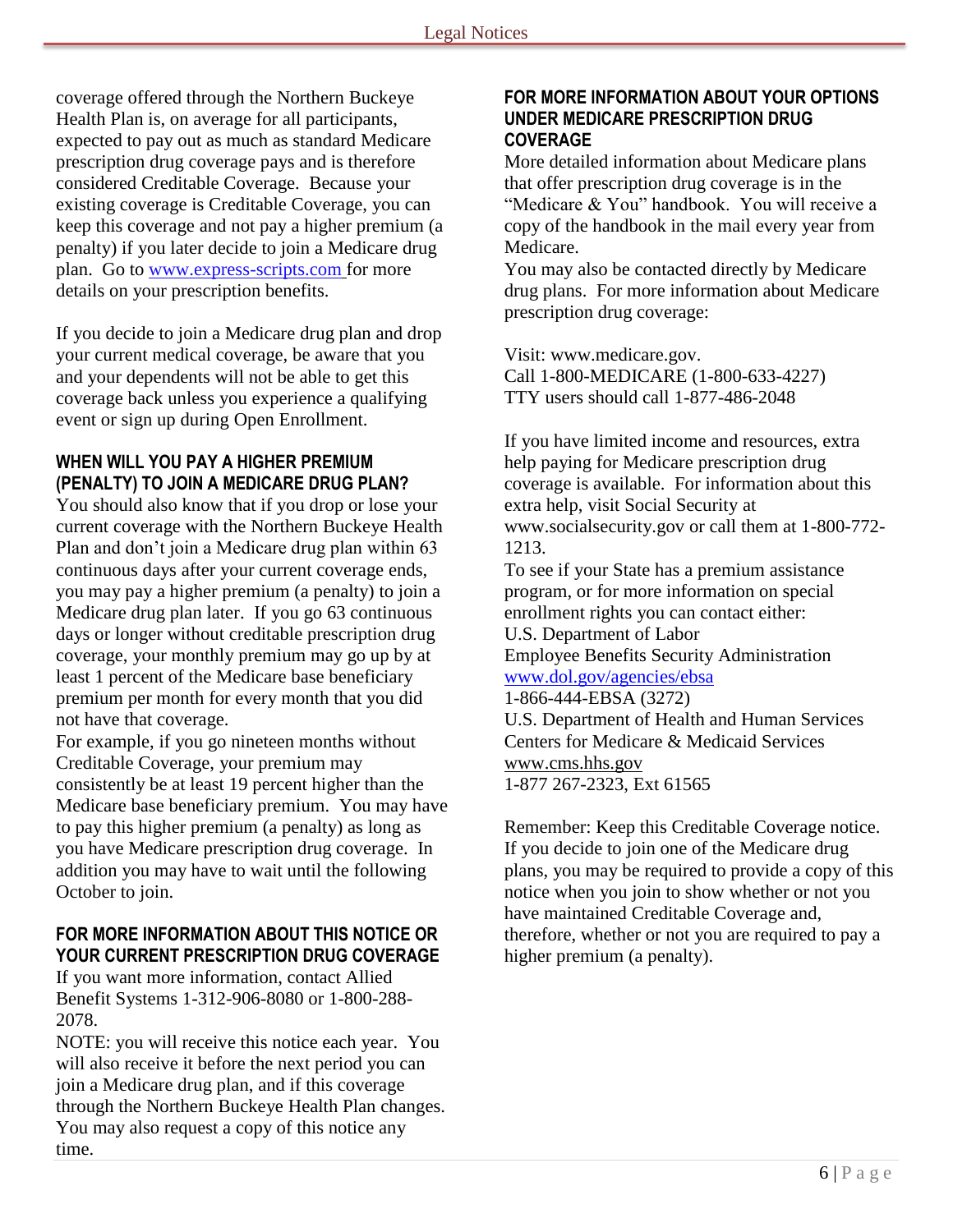# **Premium Assistance Under Medicaid and the Children's Health Insurance Program (CHIP)**

If you or your children are eligible for Medicaid or CHIP and you're eligible for health coverage from your employer, your state may have a premium assistance program that can help pay for coverage, using funds from their Medicaid or CHIP programs. If you or your children aren't eligible for Medicaid or CHIP, you won't be eligible for these premium assistance programs but you may be able to buy individual insurance coverage through the Health Insurance Marketplace. For more information, visit [www.healthcare.gov.](http://www.healthcare.gov/)

If you or your dependents are already enrolled in Medicaid or CHIP and you live in a State listed below, contact your State Medicaid or CHIP office to find out if premium assistance is available.

If you or your dependents are NOT currently enrolled in Medicaid or CHIP, and you think you or any of your dependents might be eligible for either of these programs, contact your State Medicaid or CHIP office or dial **1-877-KIDS NOW** or **www.insurekidsnow.gov** to find out how to apply. If you qualify, ask your state if it has a program that might help you pay the premiums for an employersponsored plan.

If you or your dependents are eligible for premium assistance under Medicaid or CHIP, as well as eligible under your employer plan, your employer must allow you to enroll in your employer plan if you aren't already enrolled. This is called a "special enrollment" opportunity, and **you must request coverage within 60 days of being determined eligible for premium assistance**. If you have questions about enrolling in your employer plan, contact the Department of Labor at [www.askebsa.dol.gov](http://www.askebsa.dol.gov/) or call 1-866-444-EBSA (3272).

**If you live in one of the following states, you may be eligible for assistance paying your employer health plan premiums. The following list of states is current as of July 31, 2021. Contact your State for more information on eligibility.**

| <b>ALABAMA - Medicaid</b>                                                                                                                                                                                                                                           | <b>FLORIDA - Medicaid</b>                                                                                                                             |
|---------------------------------------------------------------------------------------------------------------------------------------------------------------------------------------------------------------------------------------------------------------------|-------------------------------------------------------------------------------------------------------------------------------------------------------|
| Website: http://myalhipp.com/<br>Phone: 1-855-692-5447                                                                                                                                                                                                              | Website:<br>http://flmedicaidtplrecovery.com/flmedicaidtplrecover<br>y.com/hipp/index.html                                                            |
|                                                                                                                                                                                                                                                                     | Phone: 1-877-357-3268                                                                                                                                 |
| <b>ALASKA – Medicaid</b><br>The AK Health Insurance Premium Payment Program<br>Website: http://myakhipp.com/<br>Phone: 1-866-251-4861<br>Email: CustomerService@MyAKHIPP.com<br>Medicaid Eligibility:<br>http://dhss.alaska.gov/dpa/Pages/medicaid/default.asp<br>X | <b>GEORGIA - Medicaid</b><br>Website: http://medicaid.georgia.gov/health-insurance-<br>premium-payment-program-hipp<br>Phone: 1-678-564-1162 ext 2131 |
| <b>ARKANSAS – Medicaid</b>                                                                                                                                                                                                                                          | <b>INDIANA</b> – Medicaid                                                                                                                             |
| Website: http://myarhipp.com/<br>Phone: 1-855-MyARHIPP (1-855-692-7447)                                                                                                                                                                                             | Healthy Indiana Plan for low-income adults 19-64<br>Website: http://www.in.gov/fssa/hip<br>Phone: 1-877-438-4479                                      |
| <b>CALIFORNIA - Medicaid</b><br>Website: Health Insurance Premium Payment (HIPP)<br>Program http://dhcs.ca.gov/hipp<br>Phone: 916-445-8322<br>Email: hipp@dhcs.ca.gov                                                                                               | All other Medicaid<br>Website: http://www.in.gov/medicaid/<br>Phone 1-800-457-4584                                                                    |
|                                                                                                                                                                                                                                                                     |                                                                                                                                                       |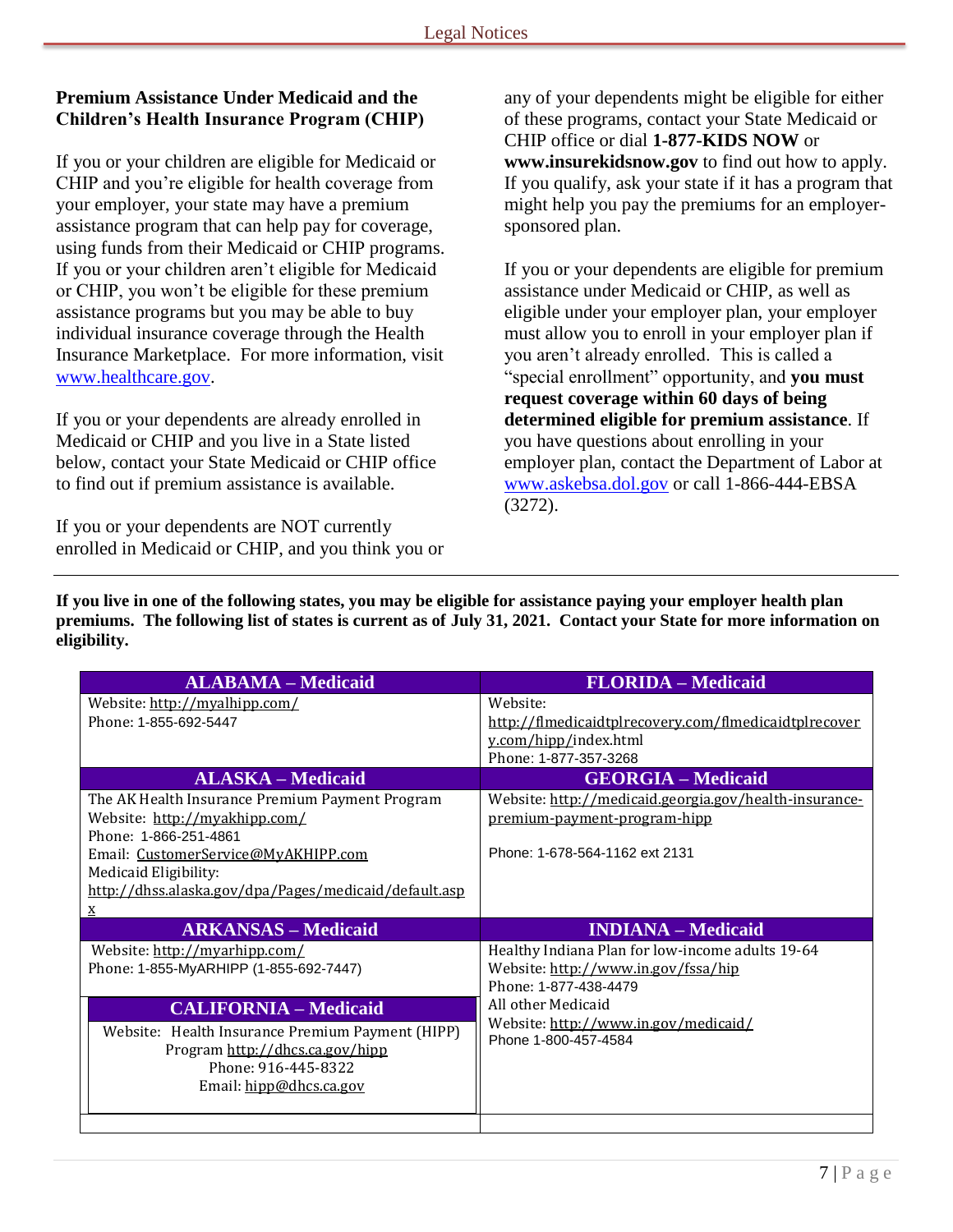| <b>COLORADO – Health First Colorado &amp; Child</b>                                                                                                                                                                                                                                                                                                                                                                                            | <b>IOWA</b> – Medicaid and CHIP (Hawki)                                                                                                                                                                                                                                   |
|------------------------------------------------------------------------------------------------------------------------------------------------------------------------------------------------------------------------------------------------------------------------------------------------------------------------------------------------------------------------------------------------------------------------------------------------|---------------------------------------------------------------------------------------------------------------------------------------------------------------------------------------------------------------------------------------------------------------------------|
| <b>Health Plan Plus (CHP+)</b>                                                                                                                                                                                                                                                                                                                                                                                                                 |                                                                                                                                                                                                                                                                           |
| Health First Colorado Website:<br>https://www.healthfirstcolorado.com/<br>Health First Colorado Member Contact Center: 1-800-221-3943/State<br>Relay 711<br>CHP+: https://www.colorado.gov/pacific/hcpf/childhealth-plan-plus<br>CHP + Customer Service: 1-800-359-1991/ State Relay 711<br>Health Insurance Buy-In Program (HIBI)<br>https:www.colorado.goc/pacific/hcpf/health-insurance-buy-program<br>HIBI Customer Service 1-855-692-6442 | Medicaid Website:<br>http://dhs.iowa.gov/ime/members<br>Medicaid Phone: 1-800-3387-8366<br>Hawki Website: http://dhs.iowa.gov/Hawki<br>Hawki Phone: 1-800-257-8563<br>HIPP Website: https:dhs.iowa.gov/ime/members/Medicaid-<br>a-to-z/hipp<br>HIPP Phone: 1-888-346-9562 |
| <b>KANSAS</b> - Medicaid                                                                                                                                                                                                                                                                                                                                                                                                                       | <b>NEW HAMPSHIRE - Medicaid</b>                                                                                                                                                                                                                                           |
| Website: http://www.kancare.ks.gov<br>Phone: 1-800-792-4884                                                                                                                                                                                                                                                                                                                                                                                    | Website: http://www.dhhs.nh.gov/oii/hipp.htm<br>Phone: 1-603-271-5218<br>Toll free number for the HIPP program: 1-800-852-3345, ext<br>5218                                                                                                                               |
| <b>KENTUCKY - Medicaid</b>                                                                                                                                                                                                                                                                                                                                                                                                                     | <b>NEW JERSEY - Medicaid and CHIP</b>                                                                                                                                                                                                                                     |
| Kentucky Integrated Health Insurance Premium Payment<br>Program (KI-HIPP) Website: :<br>http://chfs.ky.gov/agencies/dms/member/pages/kihipp.aspx<br>Phone: 1-877-524-4718<br>Kentucky Medicaid Website: https://chfs.ky.gov                                                                                                                                                                                                                    | Medicaid Website:<br>http://www.state.nj.us/humanservices/<br>dmahs/clients/medicaid/<br>Medicaid Phone: 1-609-631-2392<br>CHIP Website: http://www.njfamilycare.org/index.html<br>CHIP Phone: 1-800-701-0710                                                             |
| <b>LOUISIANA - Medicaid</b>                                                                                                                                                                                                                                                                                                                                                                                                                    | <b>NEW YORK - Medicaid</b>                                                                                                                                                                                                                                                |
| Website: www.medicaid.la.gov or www.ldh.la.gov/lahipp<br>Phone: 1-888-342-6207 (Medicaid hotline) or 1-855-618-5488<br>(LaHIPP)                                                                                                                                                                                                                                                                                                                | Website: http://www.nyhealth.gov/health_care/medicaid/<br>Phone: 1-800-541-2831                                                                                                                                                                                           |
| <b>MAINE - Medicaid</b>                                                                                                                                                                                                                                                                                                                                                                                                                        | <b>NORTH CAROLINA - Medicaid</b>                                                                                                                                                                                                                                          |
| Enrollment Website:<br>http://www.maine.gov/dhhs/ofi/applications-forms<br>Phone: 1-800-442-6003 TTY: Maine relay 711<br>Private Health Insurance Premium Webpage:<br>https://www.maine.gov/dhhs/ofi/applications-forms<br>Phone: 1-800-977-6740 TTY: Maine relay 711                                                                                                                                                                          | Website: https://medicaid.nedhhs.gov/<br>Phone: 1-919-855-4100                                                                                                                                                                                                            |
| <b>MASSACHUSETTS - Medicaid and CHIP</b>                                                                                                                                                                                                                                                                                                                                                                                                       | <b>NORTH DAKOTA - Medicaid</b>                                                                                                                                                                                                                                            |
| Website:<br>http://www.mass.gov/eohhs/gov/departments/masshealth/<br>Phone: 1-800-862-4840                                                                                                                                                                                                                                                                                                                                                     | Website:<br>http://www.nd.gov/dhs/services/medicalserv/medicaid/<br>Phone: 1-844-854-4825                                                                                                                                                                                 |
| <b>MINNESOTA - Medicaid</b>                                                                                                                                                                                                                                                                                                                                                                                                                    | <b>OKLAHOMA</b> – Medicaid and CHIP                                                                                                                                                                                                                                       |
| Website: https://mn.gov/dhs/people-we-serve/children-and-<br>families/health-care/health-care-programs/programs-and-<br>services/other-insurance.jsp<br>Phone: 1-800-657-3739                                                                                                                                                                                                                                                                  | Website: http://www.insureoklahoma.org<br>Phone: 1-888-365-3742                                                                                                                                                                                                           |
| <b>MISSOURI-Medicaid</b>                                                                                                                                                                                                                                                                                                                                                                                                                       | <b>OREGON</b> - Medicaid                                                                                                                                                                                                                                                  |
| Website:<br>http://www.dss.mo.gov/mhd/participants/pages/hipp.htm<br>Phone: 1-573-751-2005                                                                                                                                                                                                                                                                                                                                                     | Website: http://healthcare.oregon.gov/Pages/index.aspx<br>http://www.oregonhealthcare.gov/index-es.html<br>Phone: 1-800-699-9075                                                                                                                                          |
| <b>MONTANA - Medicaid</b>                                                                                                                                                                                                                                                                                                                                                                                                                      | <b>PENNSYLVANIA - Medicaid</b>                                                                                                                                                                                                                                            |
| Website:<br>http://dphhs.mt.gov/MontanaHealthcarePrograms/HIPP<br>Phone: 1-800-694-3084                                                                                                                                                                                                                                                                                                                                                        | Website:<br>http://www.dhs.pa.gov/providers/providers/pages/medical/HIP<br>P-program.aspx<br>Phone: 1-800-692-7462                                                                                                                                                        |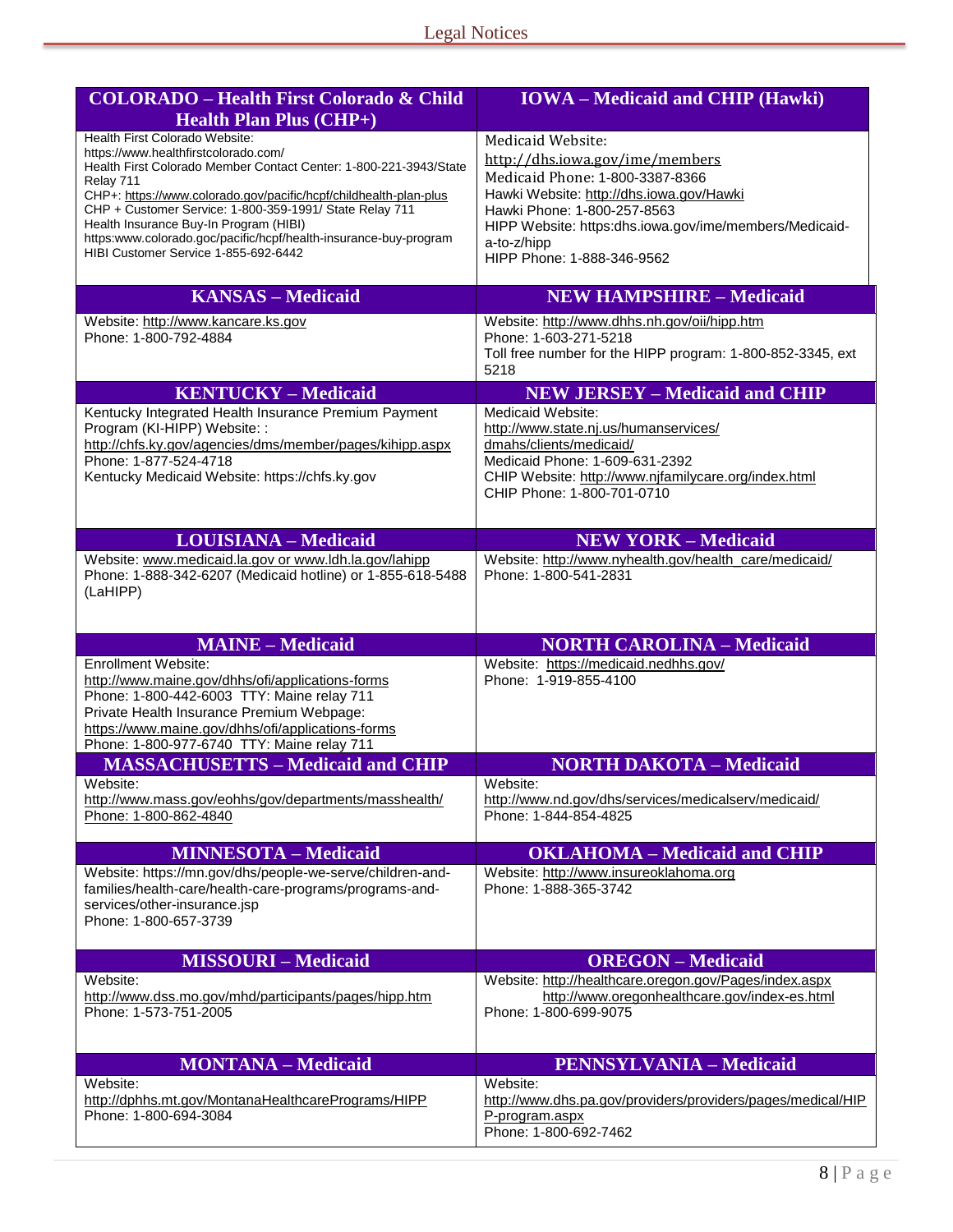| <b>NEBRASKA - Medicaid</b>                                                                                                                                 | <b>RHODE ISLAND - Medicaid &amp; CHIP</b>                                                                                             |
|------------------------------------------------------------------------------------------------------------------------------------------------------------|---------------------------------------------------------------------------------------------------------------------------------------|
| Website: http://www.ACCESSNebraska.ne.gov Phone: 1-<br>855-632-7633 Lincoln: 1-402-473-7000<br>Omaha: 1-402-595-1178                                       | Website: http://www.eohhs.ri.gov/<br>Phone: 1-855-697-4347, or 401-462-0311 (Direct RIte Share<br>Line)                               |
| <b>NEVADA - Medicaid</b>                                                                                                                                   | <b>SOUTH CAROLINA - Medicaid</b>                                                                                                      |
| Medicaid Website: http://dwss.nv.gov/<br>Medicaid Phone: 1-800-992-0900                                                                                    | Website: http://www.scdhhs.gov<br>Phone: 1-888-549-0820                                                                               |
| <b>SOUTH DAKOTA - Medicaid</b>                                                                                                                             | <b>WASHINGTON - Medicaid</b>                                                                                                          |
| Website: http://dss.sd.gov<br>Phone: 1-888-828-0059                                                                                                        | Website: http://www.hca.wa.gov/<br>Phone: 1-800-562-3022                                                                              |
| <b>TEXAS - Medicaid</b>                                                                                                                                    | <b>WEST VIRGINIA - Medicaid</b>                                                                                                       |
| Website: http://gethipptexas.com/<br>Phone: 1-800-440-0493                                                                                                 | Website: http://mywvhipp.com/<br>Toll Free Phone: 1-855-MyWVHIPP (1-855-669-8447)                                                     |
| <b>UTAH - Medicaid and CHIP</b>                                                                                                                            | <b>WISCONSIN - Medicaid and CHIP</b>                                                                                                  |
| Website:<br>Medicaid: http://health.utah.gov/medicaid<br>CHIP: http://health.utah.gov/chip<br>Phone: 1-877-543-7669                                        | Website:<br>https://www.dhs.wisconsin.gov/badgercareplus/p-10095.htm<br>Phone: 1-800-362-3002                                         |
| <b>VERMONT-Medicaid</b>                                                                                                                                    | <b>WYOMING - Medicaid</b>                                                                                                             |
| Website: http://www.greenmountaincare.org/<br>Phone: 1-800-250-8427                                                                                        | $\overline{\text{We}}$ bsite:<br>https://health.wyo.gov/healthcarefin/medicaid/programs-and-<br>eligibility/<br>Phone: 1-800-251-1269 |
| <b>VIRGINIA - Medicaid and CHIP</b>                                                                                                                        |                                                                                                                                       |
| Website:<br>https://www.coverva.org/en/famis-<br>select<br>https://www.coverva.org/en/hipp<br>Medicaid Phone: 1-800-432-5924<br>CHIP Phone: 1-855-242-8282 |                                                                                                                                       |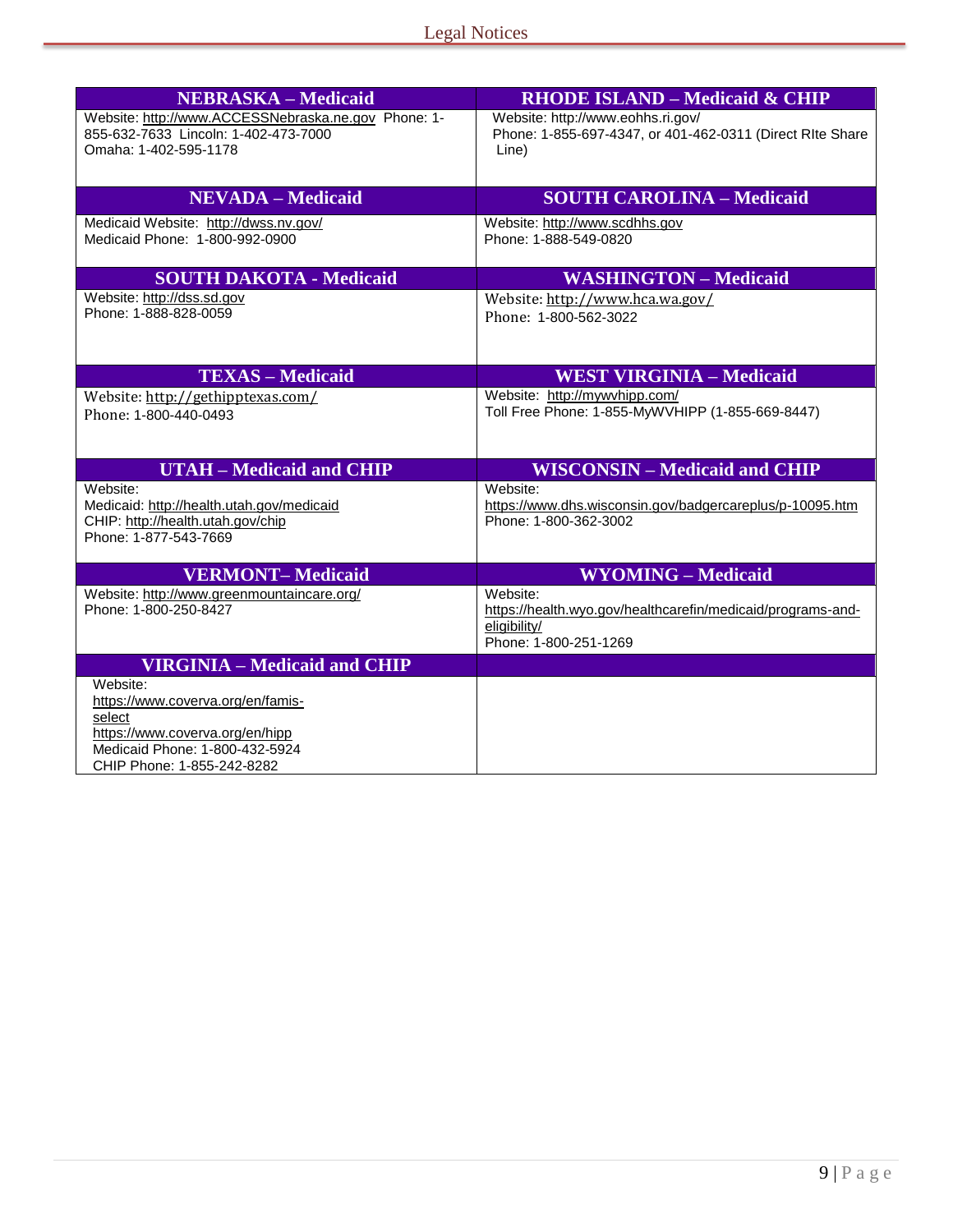To see if any other states have added a premium assistance program since July 31,2021 or for more information on special enrollment rights, contact either:

U.S. Department of Labor

Employee Benefits Security Administration **[www.dol.gov/agencies/ebsa](http://www.dol.gov/agencies/ebsa)**

1-866-444-EBSA (3272)

U.S. Department of Health and Human Services Centers for Medicare & Medicaid Services **[www.cms.hhs.gov](http://www.cms.hhs.gov/)** 1-877-267-2323, Menu Option 4, Ext. 61565

#### **NOTICE OF PRIVACY PRACTICES**

## *THIS NOTICE DESCRIBES HOW HEALTH INFORMATION ABOUT YOU MAY BE USED AND DISCLOSED AND HOW YOU CAN GET ACCESS TO THIS INFORMATION. PLEASE REVIEW IT CAREFULLY.*

This Notice provides information about the use and disclosure of protected health information by the Optimal Health Initiatives Consortium ("OHI"). OHI is required by law to maintain the privacy of protected health information. Protected health information, or "PHI," is information about you that relates to your health, condition, health care provided to you, and payment for health care services. Your PHI includes any of this information that identifies you or could be used to identify you. This Notice is provided to you to explain our legal duties and privacy practices with respect to your PHI. The Optimal Health Initiatives Consortium is required to abide by the terms of the Notice currently in effect.

This notice applies to the Optimal Health Initiatives Consortium and its controlling divisions, namely:

- Northern Buckeye Health Plan, Northwest Division of OHI;
- Scioto Health Plan, Southeast Division of OHI; and
- Butler Health Plan, Southwest Division of OHI; and
- Ohio Healthcare Plan, Central Division of OHI.

When used in this Notice, the term "We" or "Our" refers to OHI and its divisions.

**Uses and Disclosures of PHI** We will use or disclose your PHI as needed and in accordance with the law for purposes of treatment, payment and health care operations. We may use and disclose your PHI for the following purposes without your consent or permission:

*Treatment:* "Treatment" means the provision, coordination or management of health care by one or more health care providers, including consultations, referrals and coordination with a third party. We are not a health care provider and do not render health care; however, we may disclose your PHI to a health care provider, for example, to assist that provider with respect to your treatment.

*Payment:* "Payment" includes the activities undertaken by a health care provider to obtain payment and the activities undertaken by a plan to determine eligibility and benefits; to conduct utilization review, precertification, concurrent care and retrospective review activities; to bill and collect premiums; to coordinate benefits and enforce its reimbursement and subrogation rights; and to obtain payment from stop-loss insurance. For example, we may disclose your PHI to Our claims administrator so that we can determine the amount of benefits that may be payable by your health plan.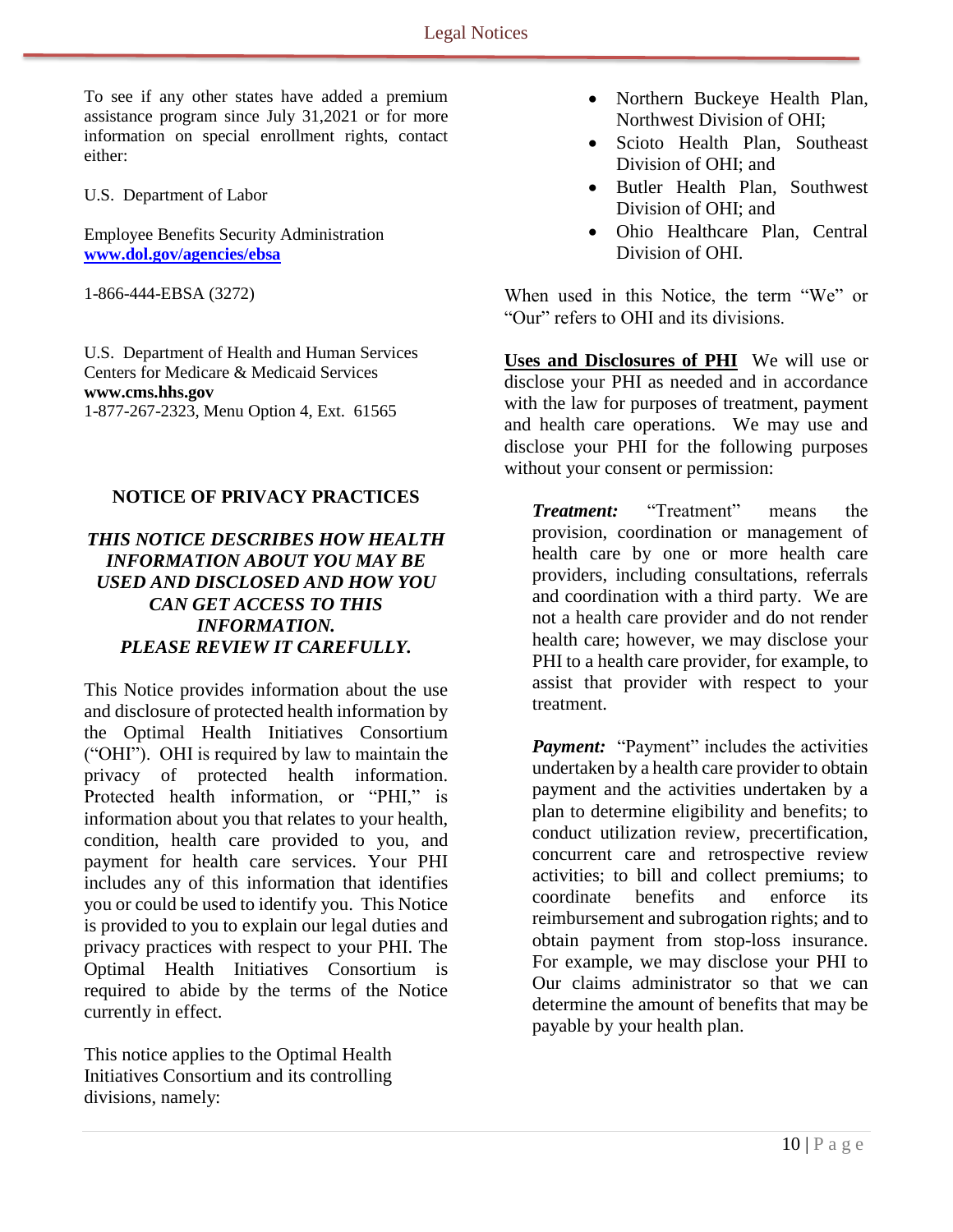*Health Care Operations:* "Health care operations" includes underwriting, premium rating, and other activities relating to the creation or maintenance of a health plan; the acquisition and maintenance of stop-loss insurance; conducting or arranging for medical review, legal services and auditing; business planning and development relating to the management and operation of a health plan; and conducting the general business activities of a plan. For example, we may disclose your PHI in order to obtain or renew stop loss insurance coverage.

*Underwriting Purposes:* If at any time We intend to use or disclose your PHI for underwriting purposes, please be advised that We are prohibited from using or disclosing PHI that is genetic information of an individual for such purposes.

*Business Associates:* The activities and functions listed above may be performed by third parties, called business associates. We may disclose your PHI to a business associate to the extent necessary for it to perform those activities and functions. Our claims administrator is a business associate. We may have other business associates as well. When disclosing information to a business associate, we will appropriately protect your PHI by contract.

*Other Disclosures:* We may use or disclose your PHI without your consent or authorization to the extent that such use or disclosure is required by law and the use or disclosure complies with and is limited to the relevant requirements of the law. Examples of instances in which We are required to disclose your PHI include: (a) to a person who is authorized by applicable law to make decisions on your behalf regarding your health care and to your executor, administrator or other personal representative following your death; (b) to a member of your family or a close friend who is involved in your health care or payment for your health

care to the extent of his or her involvement; however, We will not do so if you tell us not to; (c) to an authorized public health authority for certain public health activities such as preventing and controlling disease, injury or disability; (d) in response to a court order or other lawful process; (e) to a law enforcement official for law enforcement purposes to the extent permitted under law; (f) to a governmental health oversight agency; (g) to coroners, medical examiners and funeral directors as needed for them to perform their duties; (h) for cadaveric donation of organs, eyes or tissue; (i) to avert a serious threat to the health or safety of any person or to the public; (j) certain military activities; (k) national security and intelligence activities; (l) to a correctional institution where you are an inmate; (m) to permit a Sponsor to comply with laws regarding workers compensation and work-related medical conditions; and (n) to a governmental health oversight agency.

*Disclosures to Plan Sponsors:* We will disclose your PHI to designated representatives of Our Plan Sponsors for purposes related to treatment, payment and health care operations. For example, we may disclose information to the Plan Sponsors regarding your present or former enrollment information. The Plan Sponsors are also required to protect your PHI.

**Uses and Disclosures Pursuant to Your Authorization** We will not make any other use or disclosure of your PHI (other than disclosures incidental to a permitted use or disclosure) unless you give us your written authorization to do so. We require your written authorization for most uses and disclosures of psychotherapy notes, for marketing (other than a face-to-face communication between you and one of Our workforce members or a promotional gift of nominal value), or before selling your PHI. If you authorize us to use or disclose PHI about you, you may revoke that authorization, in writing, at any time. If you revoke your authorization, we will no longer use or disclose your PHI for the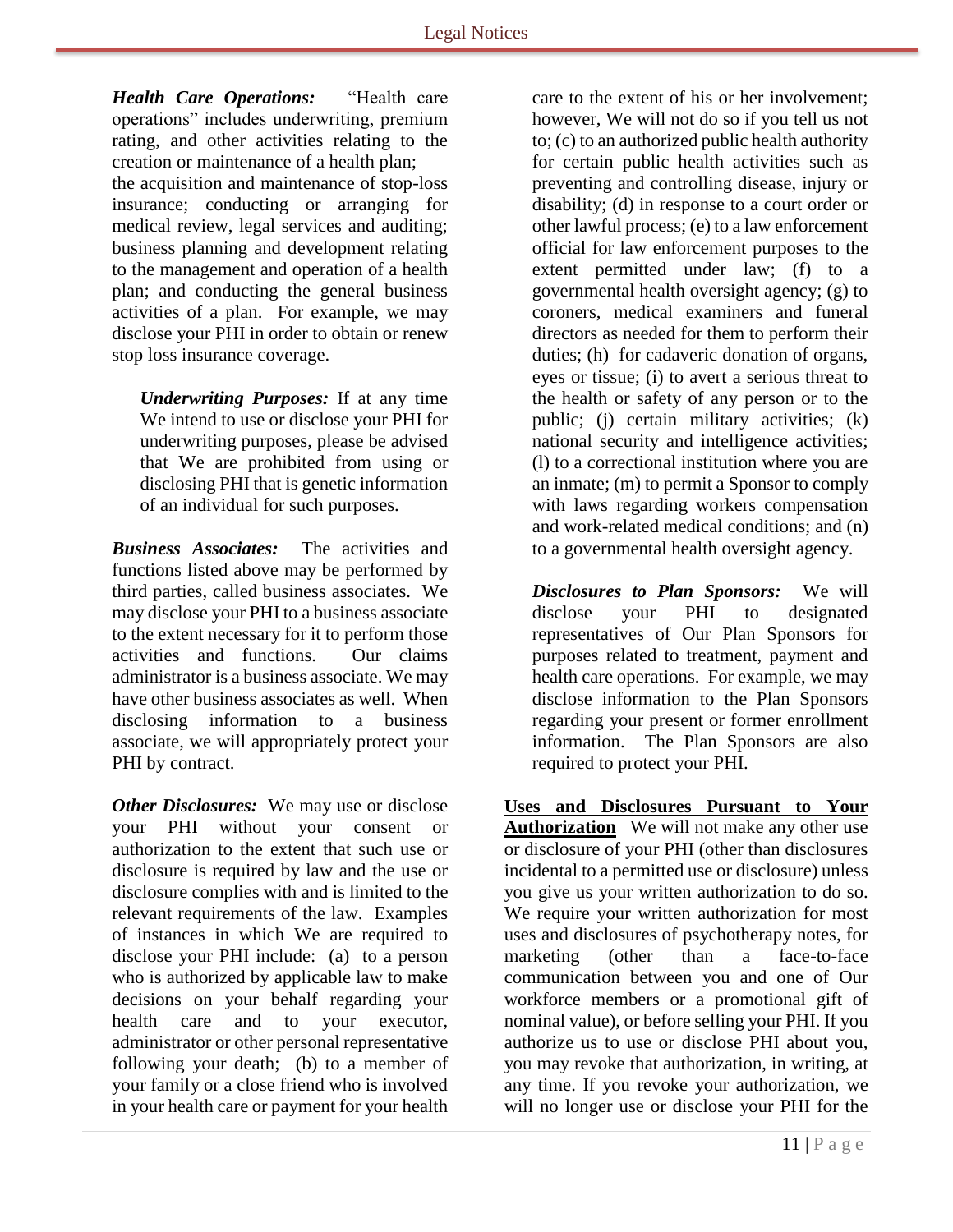reasons listed in your written authorization.

The revocation will not apply to uses or disclosures that have already occurred. Also, we will continue to comply with laws that require certain disclosures.

**Additional Protection of Your PHI** Special state and federal laws apply to certain classes of PHI. For example, additional protections may apply to information about sexually transmitted diseases, drug and alcohol abuse treatment records, mental health records, and HIV/AIDS information. When required by law, we will obtain your authorization before releasing this type of information.

Your Rights You have certain rights with respect to your PHI.

*Restrictions on Uses and Disclosures:* You have the right to request restrictions or limits on your PHI We use or disclose about you for treatment, payment or health care operations. We are not required to agree to such other requests. However, if we do agree, we will comply with your request unless the information is needed to provide you with emergency treatment or to make a disclosure that is required under law. Restriction requests must be in writing and you must tell us: (1) what information you want to limit; (2) whether you want to limit our use, disclosure or both; and (3) to whom you want the limits to apply. We may terminate an agreement to a restriction if we inform you of this termination. We will notify you of such termination, if applicable. You may also request to terminate a restriction or limitation on your PHI. To request a restriction or limit on your PHI, write to the contact person listed near the end of this Notice.

## *Restrictions on Communications from OHI:*

You have the right to make a written request that we communicate with you by alternate means or at alternate locations if you clearly state that the disclosure of your PHI through

Our ordinary means of communications could endanger you. We will accommodate reasonable requests. Direct your written request to the contact person listed near the end of this Notice.

*Inspection and Copying of PHI:* You have the right to make a written request that you be allowed to inspect and copy your PHI. All requests for access to your PHI must be in writing and signed by you or your representative. We may charge you a fee, especially if extensive and/or non-recent PHI is requested. We may also charge for postage if you request a mailed copy. If the information you request is maintained electronically and you request an electronic copy of such information, we will provide you with access to the information in the electronic form and format you request, if it is readily producible in such form and format; or, if not, in a readable electronic form and format as you and we agree. In some limited situations, your request to review or receive a copy may be denied. For example, when a licensed health care professional determines that access may endanger your life/physical safety or the life/physical safety of another. In some denial situations, you have the right to have the denial evaluated by a reviewing official. Based upon the determination of the reviewing official we will then provide or deny access. To request to review and/or receive a copy of your PHI, you or your representative, as applicable, will need to complete a signed release of information authorization form that may be obtained the contact person listed near the end of this Notice.

*Amendment of PHI:* You have the right to make a written request to amend your PHI. As part of your request, you must explain the reasons why you think the information should be amended. We are not obligated to make all requested amendments but will give each request careful consideration. For example, an amendment request may be